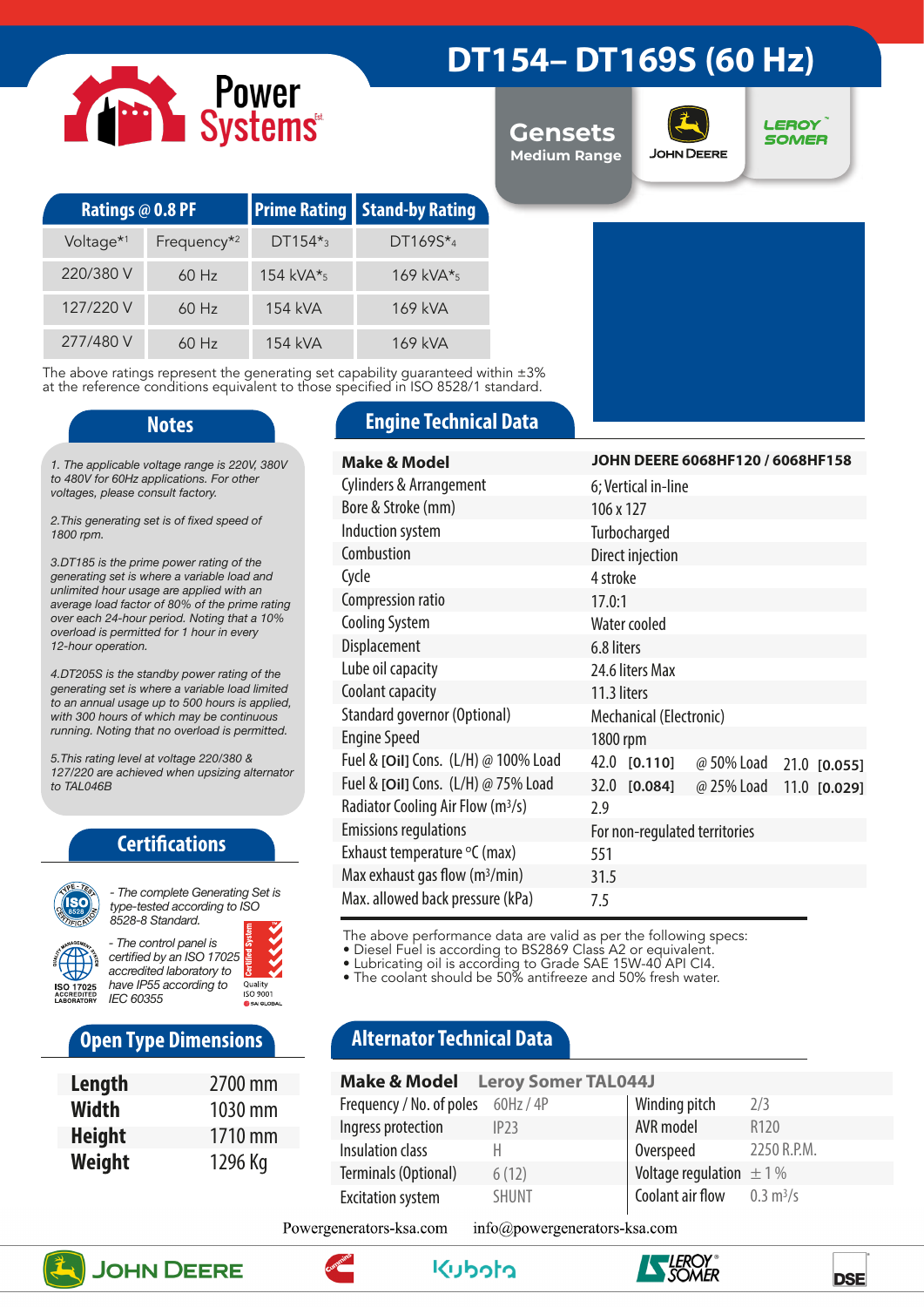

# **DT154– DT169S (60 Hz)**

**Gensets Medium Range**



**LEROY SOMER** 

# **Control Panel Specifications**

GMP260MK (DSE6010 MKII) panel is an automatic start generating set panel of microprocessor-based design which is capable of interfacing with electronic engine through the can-bus J1939. It is fully configurable by front fascia buttons and PC software as well. If Mains voltage is to be monitored, DSE6020MKII can be offered.

Circuit Breaker Schneider or ABB, 3 Pole MCCB (4 Pole available as Optional)



# **Construction**

| <b>Sheet Fabrication</b> | CNC shearing & bending                                                                                                                                                                        |
|--------------------------|-----------------------------------------------------------------------------------------------------------------------------------------------------------------------------------------------|
| Paint type               | Heat-treated powder-coated                                                                                                                                                                    |
| Paint application        | Electrostatic corona spraying                                                                                                                                                                 |
| <b>Durability tests</b>  | • IMPACT [EN ISO 6272]<br>• Salt spray resistance [ASTM B117-73]<br>• Humidity Resistance [ASTM D2247]                                                                                        |
| Compliance               | • Panel is compliant with [ISO8528-8]<br>• Clearance & Creepage [IEC60355-1]<br>• Leakage current & Dielectric strength [IEC60355-1]<br>• Protection against electric shock [IEC600 364-4-41] |
| Degree of protection     | IP <sub>55</sub>                                                                                                                                                                              |
| Wire crimping            | • Crimping force up to 20KN<br>• Accuracy of 0.01mm<br>$\cdot$ Each crimping is checked by Komax CFA $+$                                                                                      |
| Wire coding              | • Wires are coded by wire color and cross-section<br>• Wires are coded by printed numbers<br>• Wires are coded by printed function of the wire                                                |

| <b>Protection</b><br>(standard) | (OPTIONAL Note <sup>1,3</sup> ) | <b>Control</b><br>(standard)   | (OPTIONAL Note <sup>1</sup> ) | Instrumentation<br>(standard) | (OPTIONAL Note <sup>1,3</sup> )   |
|---------------------------------|---------------------------------|--------------------------------|-------------------------------|-------------------------------|-----------------------------------|
| Over/Under AC voltage           | High oil temperature            | Remote start input             | Battery Changer: 5A, 10A, UL  | Gen AC Voltage: 3ph VLL & VLN | Lube oil temperature              |
| Over /Under frequency           | High exhaust temperature        | <b>Emergency Stop button</b>   | Fuel pump control             | Gen Frequency: Hz             | Exhaust temperature               |
| Delayed Over current            | Low fuel pressure               | Common Alarm volt-free contact | Extension:                    | Gen Current: 3 phase A        | Engine Inlet air (Boost) pressure |
| Short-circuit                   | Low coolant pressure            | Event log (50 events)          | Ethernet - Modbus TCP         | Power: KW, KVA, KVAR & PF     | Charging ammeter                  |
| Over KW                         | Low fuel level                  | <b>Weekly Exerciser</b>        | RS485- Modbus RTU             | Energy: KWhr, KVAhr, KVARhr   | Fuel pressure                     |
| High Engine Temperature         | Low oil level                   | Audible Alarm                  | Webnet – GPS tracker          | Lube Oil pressure             | Coolant pressure                  |
| Low oil pressure                | High winding temperature        | <b>Standard CANbus J1939</b>   | Water in Fuel Detection.      | Engine coolant temperature    | Fuel level                        |
| Maintenance Alarm               | High bearing temperature        | Preheat control                |                               | <b>Battery DC Voltage</b>     | Lube oil level                    |
| High/Low Battery voltage        | Low boost pressure              |                                |                               | DC Alternator Voltage         | Winding temperature 3xRTD         |
| Low coolant level Note 2        | Fusible link fire protection    |                                |                               | <b>Engine Speed</b>           | Bearing temperature RTD           |
|                                 | Low coolant temperature         |                                |                               | Operating hours               |                                   |

Note 1: some OPTIONAL features could be standard if CANbus is established within electronic engines.

Note 2: Low coolant level protection is standard feature for Gensets above 200KVA, otherwise it is optional.

Note 3: There is limitation in the number of protections and measurements that can be offered with GMP260MK.

Other types of control Panels & Modules can be offered according to required specifications (DSE 7310/20, 7410/20, 8610, 8810 and Others).

Powergenerators-ksa.com

info@powergenerators-ksa.com

**Kuboto** 



**JOHN DEERE** 



**DSE**